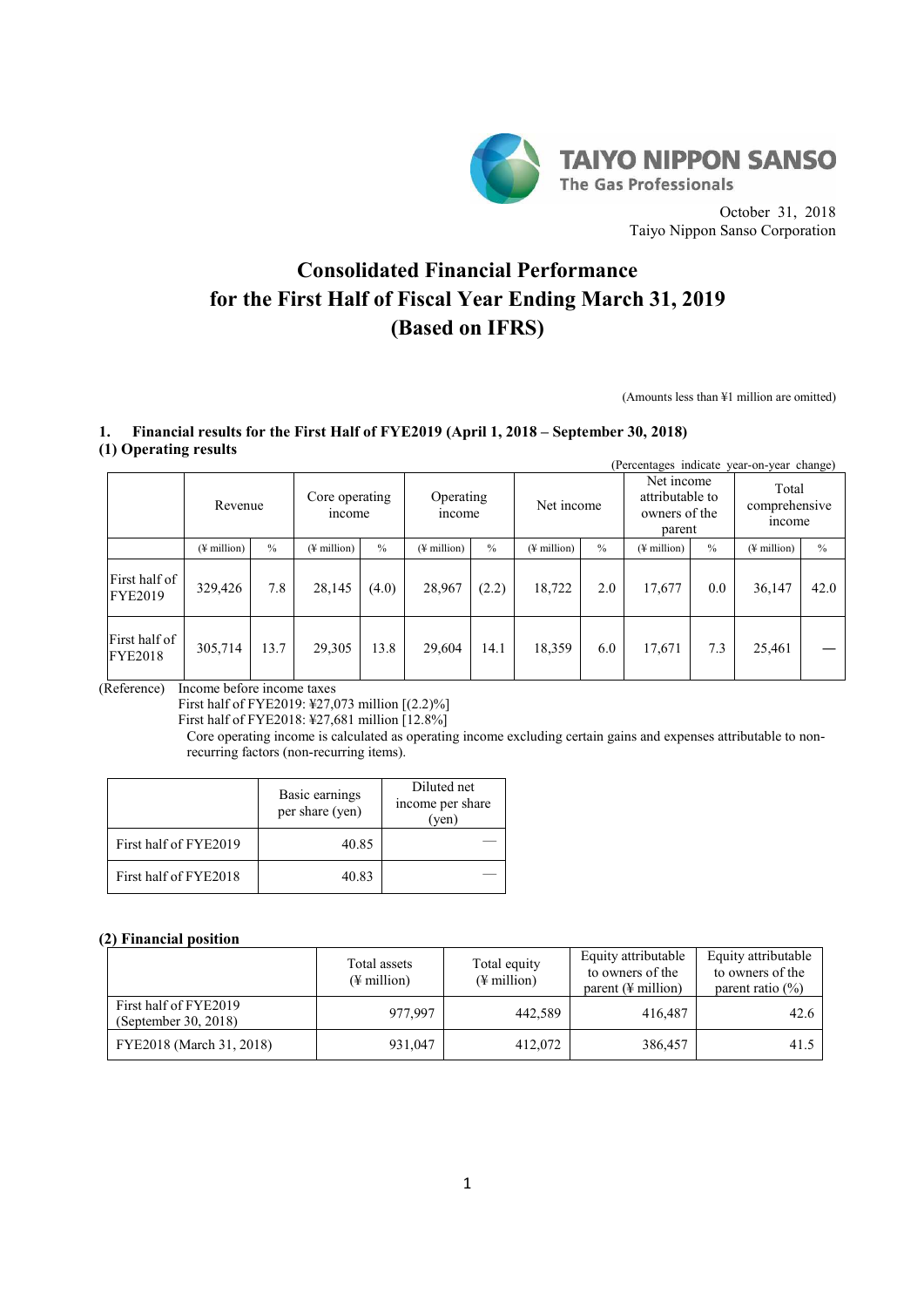#### **2. Dividends**

|                |                                   | Annual Dividend         |                       |             |       |  |  |  |  |
|----------------|-----------------------------------|-------------------------|-----------------------|-------------|-------|--|--|--|--|
|                | End of 1 <sup>st</sup><br>quarter | End of $2nd$<br>quarter | End of 3rd<br>quarter | Term<br>end | Total |  |  |  |  |
|                | Yen                               | Yen                     | Yen                   | Yen         | Yen   |  |  |  |  |
| <b>FYE2018</b> |                                   | 11.00                   |                       | 12.00       | 23.00 |  |  |  |  |
| <b>FYE2019</b> |                                   | 12.00                   |                       |             |       |  |  |  |  |
| FYE2019 (est.) |                                   |                         |                       | 12.00       | 24.00 |  |  |  |  |

Note: No revisions have been made to recently announced forecasts.

#### **3. Forecasts for business operations for FYE2019 full term (April 1, 2018 – March 31, 2019)**

| (Percentages indicate year-on-year change) |                         |               |                          |               |                         |      |                         |               |                                                       |               |                             |
|--------------------------------------------|-------------------------|---------------|--------------------------|---------------|-------------------------|------|-------------------------|---------------|-------------------------------------------------------|---------------|-----------------------------|
|                                            | Revenue                 |               | Core operating<br>income |               | Operating income        |      | Net income              |               | Net income<br>attributable to owners<br>of the parent |               | Basic earnings<br>per share |
|                                            | $(\frac{1}{2})$ million | $\frac{0}{0}$ | (¥ million)              | $\frac{0}{0}$ | $(\frac{1}{2})$ million | $\%$ | $(\frac{1}{2})$ million | $\frac{0}{0}$ | (¥ million)                                           | $\frac{0}{0}$ | (Yen)                       |
| Full term                                  | 670.000                 | 3.7           | 64.000                   | 6.6           | 64.500                  | 7.7  | 42,000                  | (17.2)        | 40,000                                                | (18.2)        | 92.43                       |

Note: No revisions have been made to recently announced forecasts.

(Reference) Income before income taxes

FYE2019 full term: ¥60,000 million [7.3%]

**4. Explanation concerning the appropriate use of forecasts for business operations and other notable matters** This report contains business forecasts and other forward-looking statements that are based on information currently available to the Company and certain assumptions judged to be reasonable by management. The Company gives no assurances that business forecasts will be attained. Moreover, actual results may differ materially from business forecasts due to various factors.

#### **5. General information relating to the first half results**

In the first half of the fiscal year under review (from April 1, 2018 to September 30, 2018), in the TNSC Group's business environment, the production activities in both domestic and overseas manufacturing industries were good, and shipments of air separation gases (oxygen, nitrogen, and argon) were steady. In the electronics-related field, deliveries in some product fields displayed a tendency to slow down in Japan, but overseas the demand for semiconductors was strong.

Against this backdrop, the Taiyo Nippon Sanso Group (TNSC Group) achieved the following results for the first half of the fiscal year under review. Revenue on a consolidated basis increased 7.8% year on year to ¥329,426 million, core operating income decreased 4.0% to ¥28,145 million, operating income decreased 2.2% to ¥28,967 million, and net income attributable to owners of the parent increased by 0.0% to ¥17,677 million.

On July 5, 2018, TNSC concluded a share purchase agreement with Praxair, Inc. of the United States to acquire the shares of the company engaged in its European business, and is moving ahead with preparing to close that transaction. As a result, acquisition-related expenses (advisory fees, etc.) of ¥1,331 million have been recorded under selling, general and administrative expenses for the first half of the fiscal year under review.

Core operating income is calculated as operating income excluding certain gains and expenses attributable to non-recurring factors (non-recurring items).

A breakdown of business performance by reportable segment is as follows. Segment income represents core operating income.

From the first quarter of the fiscal year under review, the TNSC Group changed its reportable segments. Therefore, to facilitate the year-on-year comparisons shown below, the figures for the corresponding period of the preceding fiscal year have been reclassified based on the changes to the reportable segments.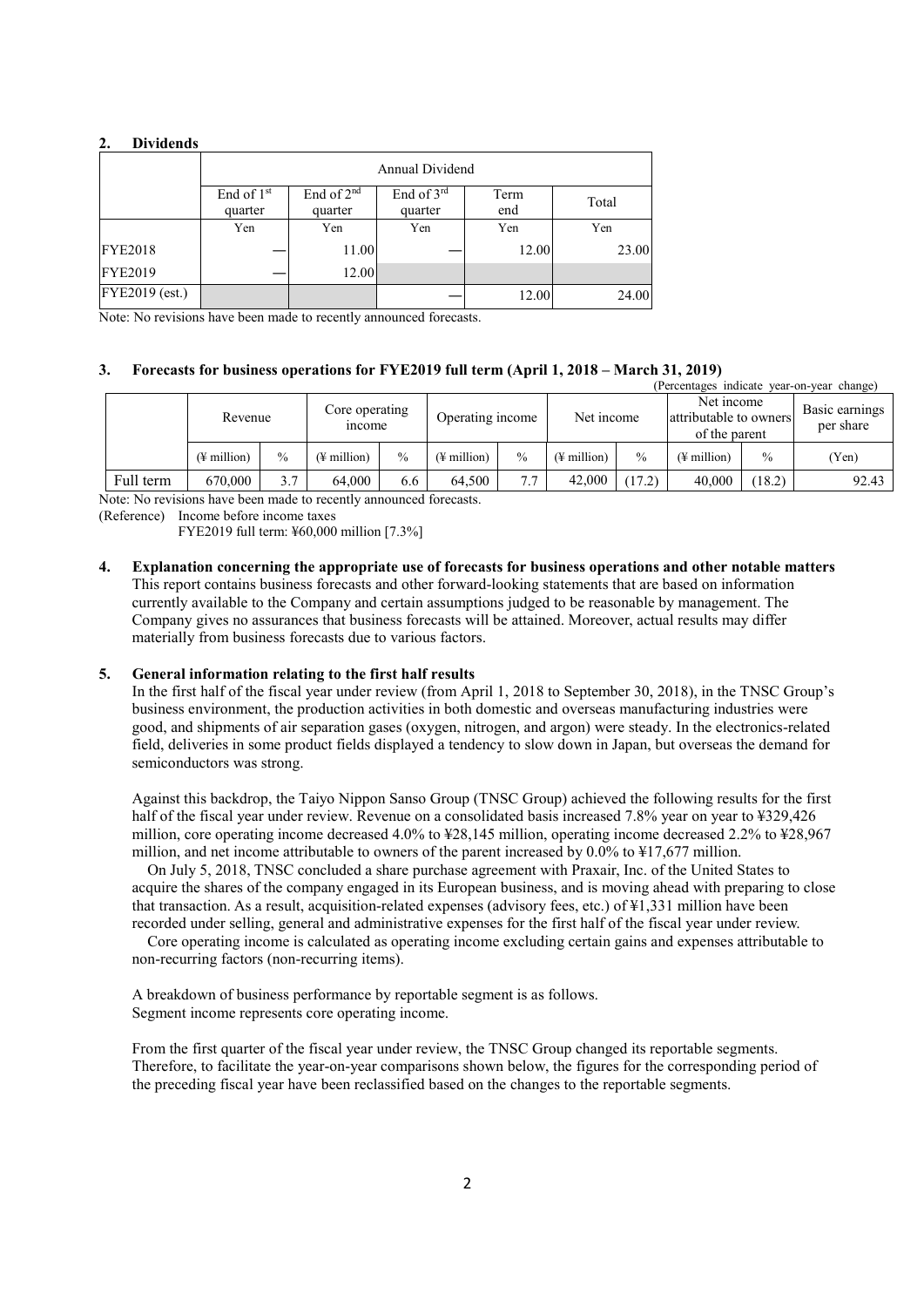#### **Gas Business in Japan**

In the industrial gas-related business, revenue from air separation gases, a core product, performed steadily for use primarily in the key industries of steel and chemicals. In addition, revenue from on-site business increased since a new on-site plant started operations in October 2017. Hard goods significantly expanded revenue, mainly due to metal processing.

In the electronics-related field, revenue from electronic materials gases decreased.

In the energy-related field, revenue from liquid petroleum gas (LPG) increased year on year due to a higher sales price following an increase in the import price.

As a result, in the Gas Business in Japan, revenue increased 8.3% year on year to ¥171,989 million, while segment income decreased 13.6% to ¥12,700 million.

#### **Gas Business in the United States**

In the industrial gas-related business, revenue from bulk gas and hard goods increased significantly following a steady performance in the manufacturing sector. Shipments of carbon dioxide gas also increased due to bolstered production capabilities.

In the electronics-related field, revenue from electronic materials gases declined year on year.

As a result, in the Gas Business in the United States, revenue increased 8.4% year on year to ¥91,488 million, and segment income rose 7.4% to ¥6,897 million.

#### **Gas Business in Asia & Oceania**

In the industrial gas-related field, in China sales increased due to favorable shipments of air separation gases. In Singapore and Malaysia, revenue from air separation gases and hard goods increased due to the recovery of the energy sector. In Australia, shipments of LPG grew and sales increased.

In the electronics-related field, revenue from electronics-related equipment and installation decreased in Taiwan.

As a result of the above, in the Gas Business in Asia & Oceania, revenue increased 5.7% year on year to ¥52,383 million, and segment income rose 31.3% to ¥6,358 million.

#### **Thermos Business**

In the Thermos Business, revenue increased year on year due to recovered sales of vacuum insulated portable mugs and sports-use vacuum bottles in Japan.

As a result, in the Thermos Business, revenue increased 4.1% year on year to ¥13,564 million, and segment income increased 4.9% to ¥4,503 million.

#### **6. Change in accounting policy**

From the first quarter of the fiscal year under review, the TNSC Group applies IFRS 15, "Revenue from contracts with customers" (issued in May 2014) and "Clarifications to IFRS 15" (issued in April 2016) (hereinafter collectively referred to as "IFRS 15").

In accordance with the adoption of IFRS 15, the TNSC Group recognizes revenue, based on the following 5 step model, in an amount that reflects the consideration to which the Group expects to be entitled in exchange for goods or services transferred to customers.

Step 1: Identify the contract with the customer

Step 2: Identify performance obligations in the contract

Step 3: Determine the transaction price

Step 4: Allocate the transaction price to the performance obligations in the contract

Step 5: Recognize revenue when (or as) the performance obligations are satisfied

The TNSC Group conducts gas businesses in Japan and overseas, mainly for customers in the steel, chemical, and electronics industries, and has built production and sales structures for its main products in Japan, the United States, and Asia & Oceania. In addition, the TNSC Group conducts the manufacture and sales business of housewares such as stainless steel vacuum bottles.

Regarding product sales in these businesses, because a customer acquires control over a product at the time the product is delivered, TNSC judges that its business obligations have been satisfied and recognizes its revenue, at the time the product is delivered.

Revenue is measured from the price promised in the contract with the customer, after deducting such amounts as discounts, rebates and returns.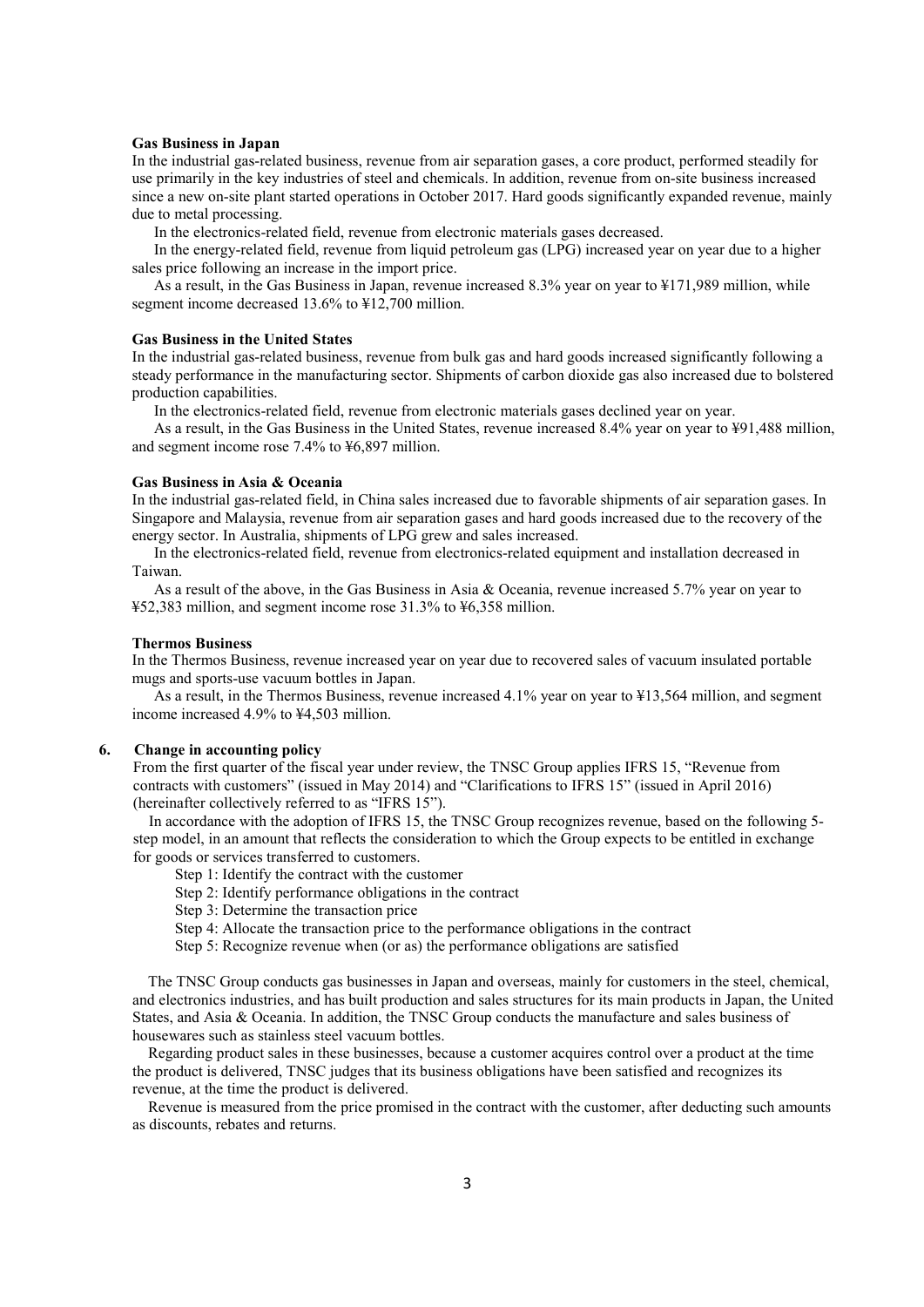The amount of the price in the sales contract of a product is generally collected within one year from the time when control over the product is transferred to a customer, and does not include the important element of the interest.

The impact of the adoption of IFRS 15 on the condensed consolidated financial statements of the TNSC Group was negligible.

When IFRS 15 was adopted, a method, which was recognized as a transitional measure, was used to recognize the cumulative effect of adopting this standard on the date of starting the adoption. However, the cumulative financial impact on the date of starting the adoption of this standard was negligible.

#### **7. Segment information**

The TNSC Group conducts gas businesses in Japan and overseas, mainly for customers in the steel, chemical, and electronics industries, and has built production and sales structures for its main products in Japan, the United States, and Asia & Oceania. In addition, the TNSC Group conducts the manufacture and sales business of housewares such as stainless steel vacuum bottles. Therefore, the Company has established the following four reportable segments: Gas Business in Japan, Gas Business in the United States, Gas Business in Asia & Oceania, and Thermos Business.

#### **Changes to reportable segments**

To display the results of the Thermos Business more clearly, from the first quarter of the fiscal year under review the TNSC Group has changed the four existing reportable segments of Gas Business in Japan, Gas Business in the United States, Gas Business in Asia & Oceania, and Thermos & Other Businesses, to the four segments of Gas Business in Japan, Gas Business in the United States, Gas Business in Asia & Oceania, and Thermos Business. To facilitate the year-on-year comparisons, the figures for the first quarter of the preceding fiscal year have been reclassified based on the changes to the reportable segments.

The principal products and services included in the four segments are shown in the table below.

| Business segment                                                     | Main products and services                                                                                                                                                                                                                                                                        |
|----------------------------------------------------------------------|---------------------------------------------------------------------------------------------------------------------------------------------------------------------------------------------------------------------------------------------------------------------------------------------------|
| Gas Business in Japan<br>Gas Business in the<br><b>United States</b> | Oxygen, nitrogen, argon, carbon dioxide, helium, hydrogen, acetylene, gas-related<br>equipment, specialty gases (electronic materials gases, pure gases, etc.), electronics-                                                                                                                      |
| Gas Business in Asia $\&$<br>Oceania                                 | related equipment and installation, semiconductor manufacturing equipment, cutting<br>and welding equipment, welding materials, plants and machinery, liquid petroleum<br>gas (LPG) and related equipment, medical-use gases (oxygen, nitrous oxide, etc.),<br>medical equipment, stable isotopes |
| <b>Thermos Business</b>                                              | Housewares                                                                                                                                                                                                                                                                                        |

The accounting methods adopted for the reported operating segments are the same as the methods adopted to prepare the consolidated financial statements for the preceding fiscal year. Revenue from inter-segment transactions and transfers is based primarily on prevailing market prices.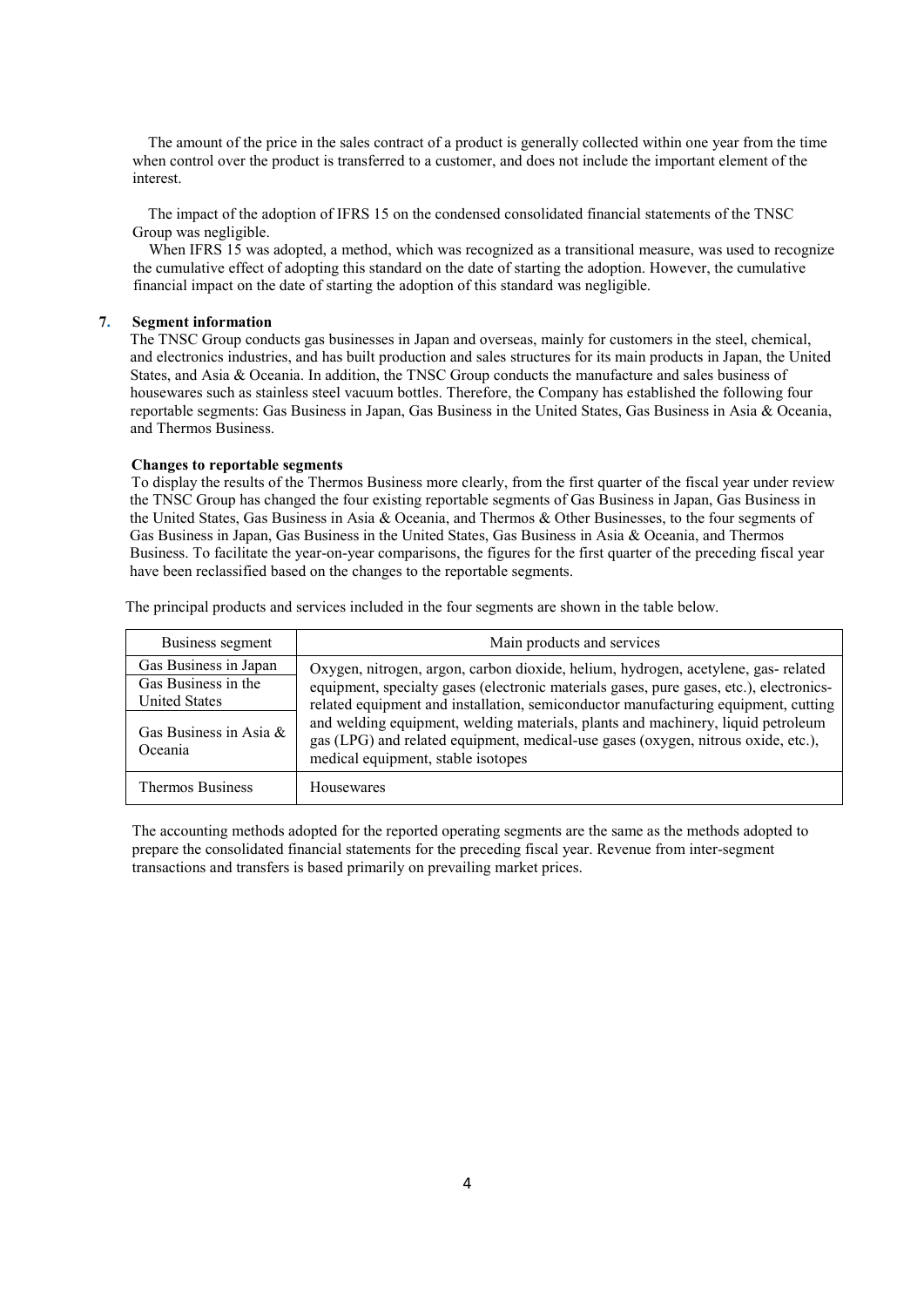## **(1) Figures of revenue and income (loss) by reportable segment**

|                                                                    |                                    |                                |                                                      |                                   |         |                         | (¥ million)                                                |
|--------------------------------------------------------------------|------------------------------------|--------------------------------|------------------------------------------------------|-----------------------------------|---------|-------------------------|------------------------------------------------------------|
|                                                                    | Gas<br><b>Business</b><br>in Japan | in the United<br><b>States</b> | Gas Business Gas Business<br>in Asia $\&$<br>Oceania | <b>Thermos</b><br><b>Business</b> | Total   | Adjustments<br>(Note 1) | Amounts on thel<br>Consolidated<br>Statements of<br>Income |
| Revenue                                                            |                                    |                                |                                                      |                                   |         |                         |                                                            |
| $(1)$ Revenue to<br>external customers                             | 158,760                            | 84,378                         | 49,546                                               | 13,029                            | 305,714 |                         | 305,714                                                    |
| (2) Revenue from<br>inter-segment<br>transactions and<br>transfers | 6,340                              | 5,012                          | 963                                                  | 12                                | 12,329  | (12,329)                |                                                            |
| Total                                                              | 165,100                            | 89,390                         | 50,510                                               | 13,041                            | 318,043 | (12, 329)               | 305,714                                                    |
| Segment income<br>(Note 2)                                         | 14,694                             | 6,421                          | 4,842                                                | 4,291                             | 30,249  | (944)                   | 29,305                                                     |

First Half, FYE2018 (April 1, 2017 – September 30, 2017)

Notes:

1. The ¥944 million negative adjustment for segment income is comprised of ¥263 million of intersegment eliminations and companywide expenses of ¥681 million that were not allocated to any particular reportable segment. These companywide expenses related principally to basic research expenses that were not allocated to a particular reportable segment.

2. Segment income represents core operating income, which is calculated as operating income excluding certain gains or losses attributable to non-recurring factors (non-recurring items).

|                                                                    |                                    |                                                |                                                |                            |         |                         | $(\frac{1}{2}$ million)                                   |
|--------------------------------------------------------------------|------------------------------------|------------------------------------------------|------------------------------------------------|----------------------------|---------|-------------------------|-----------------------------------------------------------|
|                                                                    | Gas<br><b>Business</b><br>in Japan | Gas Business<br>in the United<br><b>States</b> | <b>Gas Business</b><br>in Asia $\&$<br>Oceania | Thermos<br><b>Business</b> | Total   | Adjustments<br>(Note 1) | Amounts on the<br>Consolidated<br>Statements of<br>Income |
| Revenue                                                            |                                    |                                                |                                                |                            |         |                         |                                                           |
| $(1)$ Revenue to<br>external customers                             | 171,989                            | 91,488                                         | 52,383                                         | 13,564                     | 329,426 |                         | 329,426                                                   |
| (2) Revenue from<br>inter-segment<br>transactions and<br>transfers | 3,494                              | 6,506                                          | 2,094                                          | 11                         | 12,107  | (12,107)                |                                                           |
| Total                                                              | 175,484                            | 97,995                                         | 54,478                                         | 13,576                     | 341,534 | (12,107)                | 329,426                                                   |
| Segment income<br>(Note 2)                                         | 12,700                             | 6,897                                          | 6,358                                          | 4,503                      | 30,460  | (2,314)                 | 28,145                                                    |

#### First Half, FYE2019 (April 1, 2018 – September 30, 2018)

Notes:

- 1. The ¥2,314 million negative adjustment for segment income is comprised of ¥98 million of intersegment eliminations and companywide expenses of ¥884 million that were not allocated to any particular reportable segment, as well as the expenses of \#1,331 million to acquire the European business. These companywide expenses related principally to basic research expenses that were not allocated to a particular reportable segment.
- 2. Segment income represents core operating income, which is calculated as operating income excluding certain gains or losses attributable to non-recurring factors (non-recurring items).